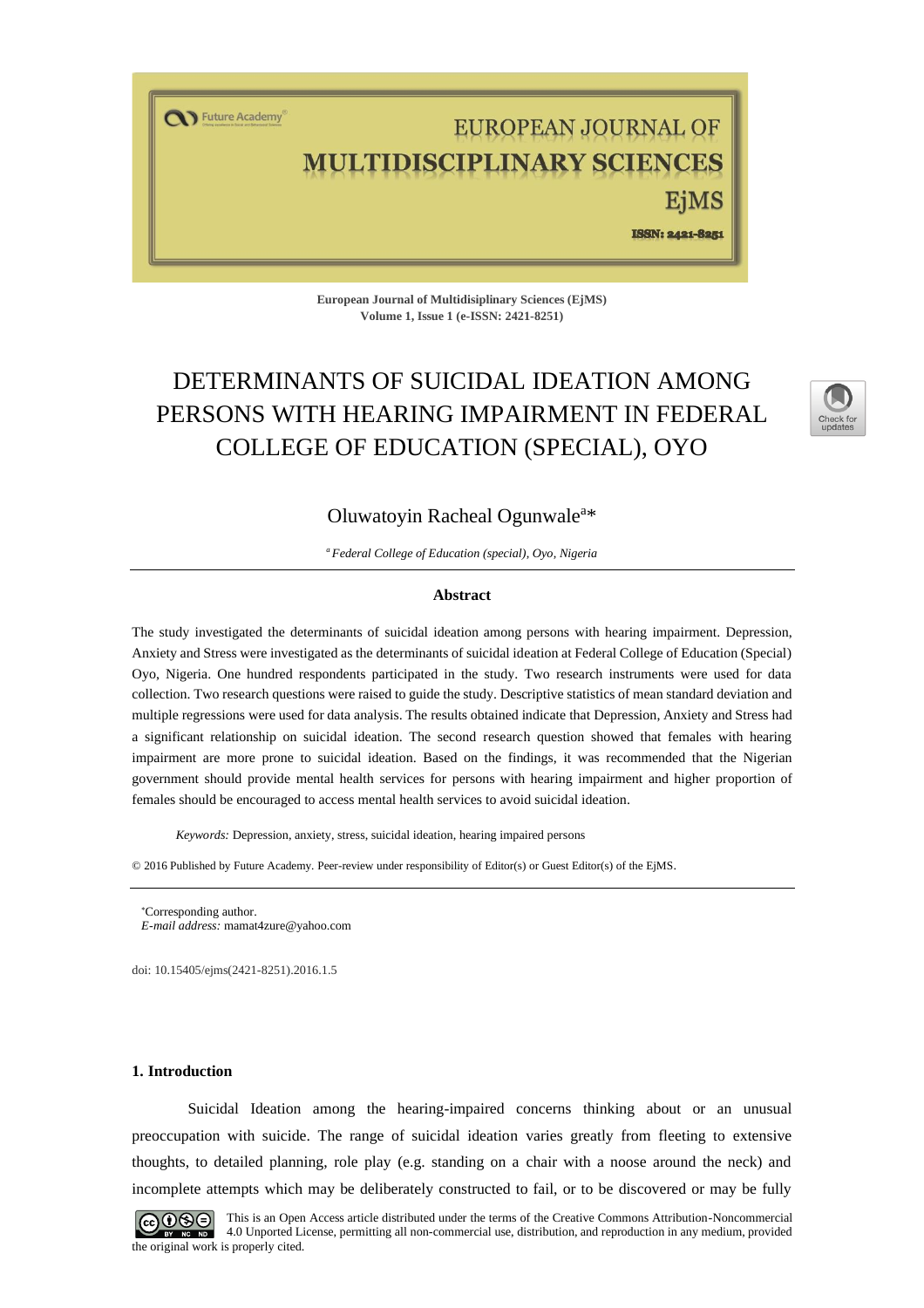#### *[https://doi.org/1](https://doi.org/)0.15405/ejms(2421-8251).2016.1.5 eISSN: 2421-8251 / Corresponding Author: Oluwatoyin Racheal Ogunwale Selection & Peer-review under responsibility of the Editors*

intended to result in death, but the individual survives. Most people who undergo suicidal ideation do not go on to make suicide attempts but it is considered a risk factor. Suicidal Ideation is generally associated with depression and other mood disorders. It seems to be associated with many psychiatric disorders. Traumatic life and family events may increase the risk of suicidal ideation. It can also be said that suicidal ideation has a borderline with personality disorder.

HealthyPlace Mental Health (2009) gives two types of suicidal thoughts namely; Passive and Active suicide thoughts. Passive suicidal thoughts are those where the individual wishes that someone would kill him while active thoughts are those where the individual wishes to die and he plans his death. Research has shown that a large number of patients with borderline personality disorder have attempted suicide.

Nordqvist (2014) indicated that Suicidal Ideation are thoughts about how to kill oneself, which can range from a detailed plan to a fleeting consideration and does not include the final act of killing oneself. With regard to persons with hearing impairment, the majority who experience suicidal ideation do not carry it through, although some may attempt suicide. Some suicidal ideations can be deliberately planned to fail or to be discovered, while others might be carefully planned to succeed in death. Persons with hearing impairment who experience suicidal ideation and those who make suicide plans are obviously, at increased risk of suicide attempts, and people who experience all forms of suicidal thought and behaviour are at greater risk of complete suicide.

In the Australian National Survey of Mental Health and Well Being, suicidal ideation was predicted as follows: younger age, being currently unmarried, not being in the workforce, lifetime anxiety and substance use disorders, after controlling for depression as the strongest predictor of suicidal ideation (Kerry et al., 2014). Such predictors indicate the presence of mental disorder among people with suicidal ideation.

Mental health challenges or mental disorders for persons with hearing impairment can result from hearing loss. Hearing loss can also result in a variety of additional mental health-related complaints for people who are hard of hearing and for those who frequently interact with them. Matthews (2011) gives the following examples of mental health issues that can be caused or exacerbated by hearing loss:

| Emotional     | depression, anxiety, guilt, anger              |  |  |
|---------------|------------------------------------------------|--|--|
| Cognitive     | low self-esteem, worry, inattentiveness        |  |  |
| Interpersonal | withdrawal, bluffing, argumentative            |  |  |
| Behavioural   | Self-limitation of activities, substance abuse |  |  |
| Physical      | fatigue, stress reactions, eating disorders.   |  |  |

Depression, stress and anxiety are among the psychological problems that are common among persons with hearing impairment. Steinberg and Darling (1994) mentioned that 50% of university students who consulted mental health services complained of difficulties in studying, anxiety, tension and depression. They reported that these conditions contributed to poor grades in their courses. Depression, anxiety and stress were found to be interrelated. Depression accounts for the largest proportion of the burden associated with all mental and neurological disorders and it is predicted to be the second leading cause of global burden of disease by 2020 (WHO, 2002). Rates of depression vary markedly between countries, and despite the high prevalence rate of depression, less than half the patients with depression related disorders are likely to be identified by their doctors in primary care settings. Commobity is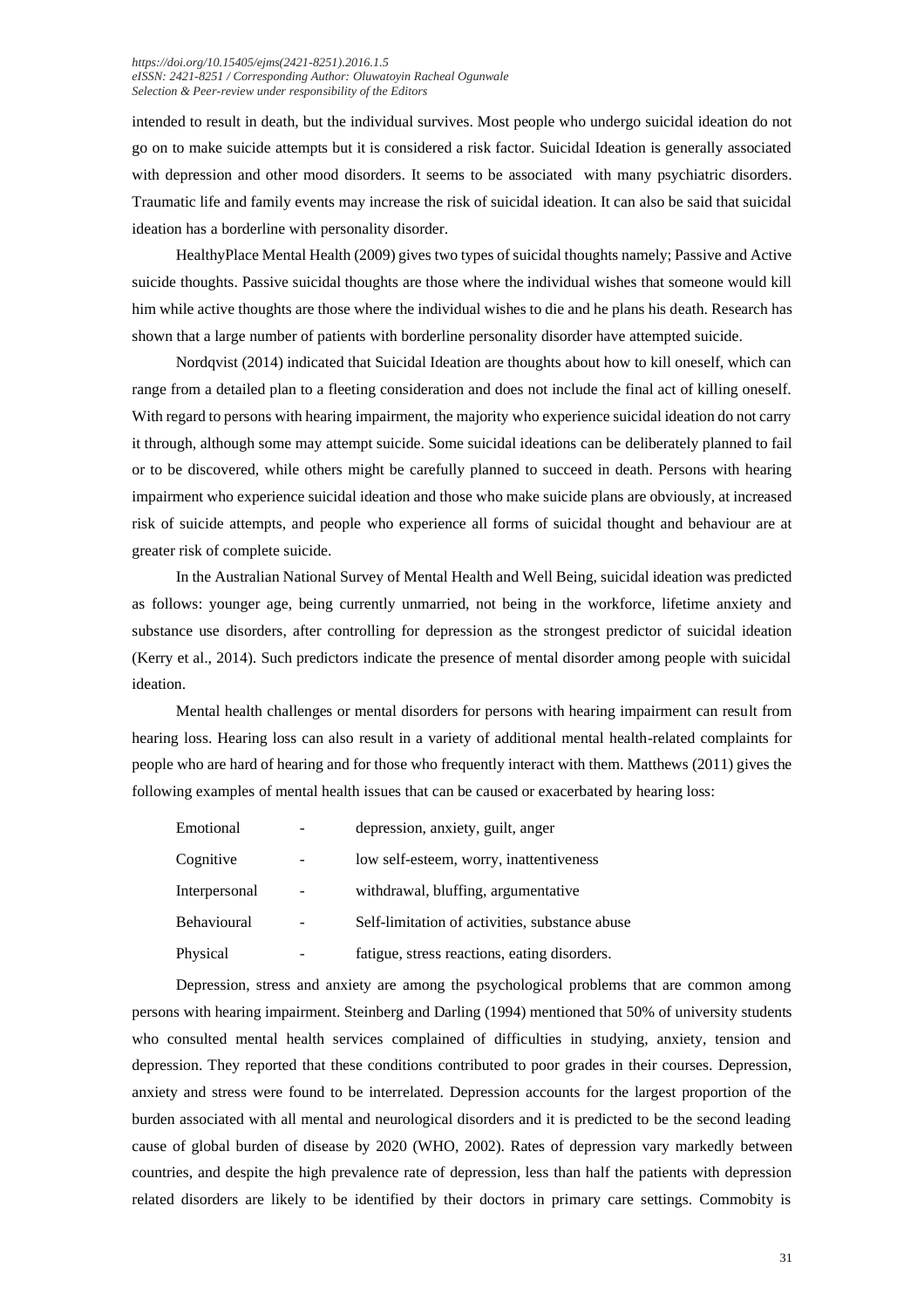#### *eISSN: 2421-8251 Selection & Peer-review under responsibility of the Editors*

associated with mental illness of increased severity, higher levels of disability and higher utilization of services.

Depression is a common emotional reaction to any loss, and hearing impairment can involve a number of losses. The primary loss involves the reduced ability to hear and communicate successfully or on equal terms, resulting in interpersonal difficulties. Another loss is related to status and career possibilities that may suffer from the perception that important work-related skills are affected by the loss. Depressed, hard-of-hearing persons may experience fear, anger with themselves, self-reproach, self-loathing, guilt, incompetence, unworthiness, and sadness. They may see the future as negative and hopeless, with decreased initiative or energy to live an active life. At worst, thoughts of suicide can occur. The prejudices that are unfortunately often associated with hearing loss can exacerbate low self-esteem. Adults with hearing loss may be stigmatised as a nuisance, dim and troublesome. People who are hard of hearing may internalise such prejudices, and their self-esteem can take a severe beating. The resulting emotional strain can trigger a depressive exhaustion, more so if a solution cannot be found on how to overcome these issues. As it becomes more difficult to understand and respond in conversations, such people may increasingly isolate themselves and sink deeper into a depressive state, which may lead to suicidal ideation.

Persons with hearing impairment can also experience stress in terms of occupation and academic pursuit. Stress is the body reaction to changes that requires a physical, mental or emotional adjustment or response. Stress can come from any situation or thought that makes someone feel frustrated, angry, nervous or anxious. Ogunwale (2013), opines that everybody has to cope with changes not only with regard to individual behaviour but also organizational. Stress has become a worldwide phenomenon. Employees are generally working for longer hours as the rising levels of responsibilities require them to exert themselves even more strenuously to meet rising expectations about work performance. In such a scenario, persons with hearing impairment who cannot listen to many instructions at a time will be at a serious disadvantage. Being in such situations can severely affect a person's mental health.

For students, stress is mental distress with respect to some anticipated frustration associated with academic failure or even unawareness to the possibility of such a failure. Students with hearing impairment have to face many academic demands, for example, examinations, answering questions in the class, participating in group projects and so on. Omolara (2008) describes stress as the adverse psychological and physiological changes that occur in individuals as a result of their inability to cope with the demands made on them. Persons with hearing impairment experience stress due to interaction at the work environments. David and Trehub (1989) reported that the mental health of persons with hearing impairment may be influenced by many factors such as the onset of hearing loss, provision of mental health services, social factors and age.

Anxiety may also determine suicidal ideation among persons with hearing impairment. Egwuonwu and Olonade (2014) in their work indicated that self blame, anxiety and depression can determine suicidal ideation among tertiary students. Inder et al. (2014) reported that anxiety is one of the major determinants of suicidal ideation among persons with hearing impairment.

According to WHO (2008) gender is a significant determinant of mental well-being and mental illness that is closely related to the gaps caused by other important socio-economic factors such as income, employment and social position. Gender, in association with other factors, can be considered a primary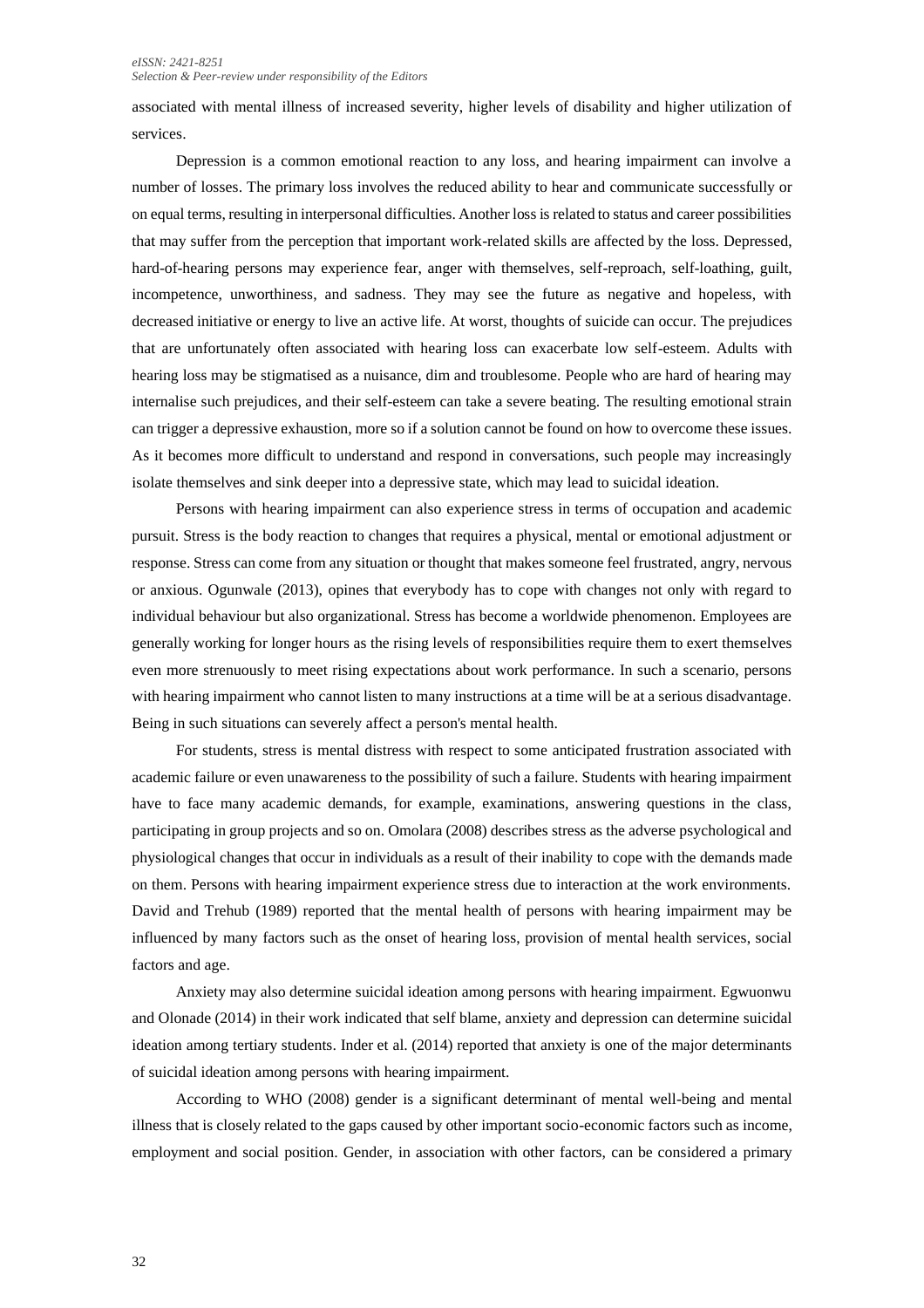factor that can explain potential susceptibility and exposure to mental health risks and mental health outcomes.

In the overall prevalence of mental and behavioural disorders, there are significant differences in the patterns and symptoms of the disorders. These differences vary across age groups. In childhood, most studies report a higher prevalence of conduct disorders, for example with aggressive and antisocial behaviours, among boys than in girls. During adolescence, girls have a much higher prevalence of depression and eating disorders, and engage more in suicidal ideation and suicide attempts than boys. Boys experience more problems with anger, engage in high risk behaviours and commit suicide more frequently than girls. In general, adolescent girls are more prone to symptoms that are directed inwardly, while adolescent boys are more prone to act out. In adulthood, the prevalence of depression and anxiety is much higher in women, while substance use disorders and antisocial behaviours are higher in men. In the case of severe mental disorders such as schizophrenia and bipolar depression, there are no consistent sex differences in prevalence, but men typically have an earlier onset of schizophrenia, while women are more likely to exhibit serious forms of bipolar depression.

WHO (2002) found out that a large number of studies provide strong evidence that gender based differences contribute significantly to the higher prevalence of depression and anxiety disorders in girls and women when compare to boys and men. The feeling of a lack of autonomy and control over one's life is known to be associated with depression. Socially, gender determines norms, roles and responsibilities place women, far more frequently than men, in situations where they have little control over important decisions concerning their lives. Globally, and there is a strong association between being sexually abused in childhood and the presence of multiple mental health problems later in life.

It is also reported that mental health complaints of many people who are hard of hearing are due to the communication problems related to their hearing loss. Helping this group of people to learn strategies for preventing and reducing communication breakdown will accomplish two things. First, it will increase treatment accessibility, i.e. they will understand more of what is being said during treatment sessions. Second, it will allay that portion of their distress that is related to their communication difficulties.

#### **2. Statement of the Problem**

Persons with Hearing Impairment are engaging in risky behaviours, seeming to be unable to experience pleasurable emotions from normally pleasurable life events, seeming to have severe remorse and can even be signing that he wants to kill himself, or expressing regret about being alive. Thus, there is need to investigate how the problems can be ameliorated. Undoubtedly, this is a problem worthy to be investigated to promote integration of persons with Hearing Impairment to the society. Literature on Suicidal Ideation on persons with hearing impairment is not easy to come by. Hence, researcher feels like investigating the study among persons with Hearing Impairment.

### **3. Purpose of the Study**

The broad objective of this study is to examine the extent to which depression, anxiety and stress determine suicidal ideation among persons with hearing impairment. Specific objectives are:

i. Investigated the relationship between independent variables (depression, anxiety and stress) to the determinants of the dependent variables (Suicidal Ideation).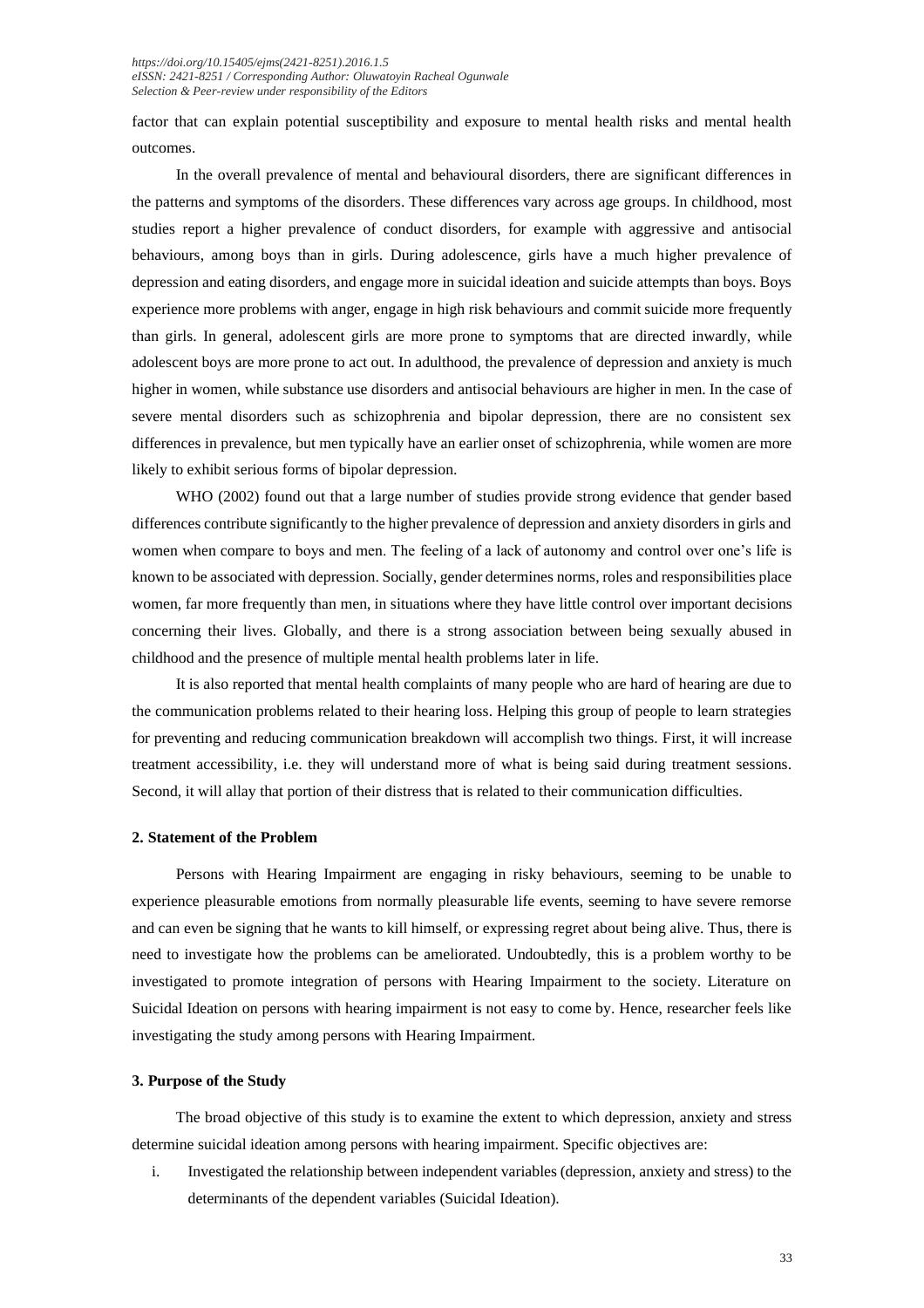ii. To determine whether males with hearing impairments are more prone to depression, anxiety, stress and suicidal ideation compared to their female counterparts.

## **4. Significance of the Study**

It is a fact from the studies conducted so far, on suicidal ideation that deaf individuals are having psychiatric disorder and sometimes encountering difficulties in accessing mental health services and so it is important for the researcher to examine Depression, Anxiety and Stress as the risk factor that can cause suicidal ideation which will make them access mental health services in their community. The study is meant to serve as an eye opener for persons with hearing impairment to know the variables that will inform them on their mental health condition.

Further, the study is significant to inform the society that person with hearing impairment can have depression, anxiety, stress and suicidal ideation. Those identified having Depression, Anxiety, Stress will be referred to clinic in their community. The study would serve as a data bank for future; researcher and policy formulation by government.

## **5. Scope**

This is limited to Federal College of Education (Special), Oyo.

## **6. Research Questions**

- i. Is there a relationship between depression, anxiety and stress on Suicidal Ideation in participant with hearing impairment?
- ii. Do females with hearing impairment experience more/a greater extent of depression, anxiety and stress compared to males with hearing impairment?

## **7. Methods**

## *7.1. Design*

This study adopted a descriptive research of correlation type to investigate the determinants of suicidal ideation among persons with hearing impairment.

## *7.2. Population*

The population involves persons with Hearing Impairment.

## *7.3. Sample and Sampling Techniques*

The sample comprised 100 persons with hearing impairment in Federal College of Education (Special) Oyo. The sample consists of 47 males and 53 females. A purposive sampling technique was used for the selection of the sample.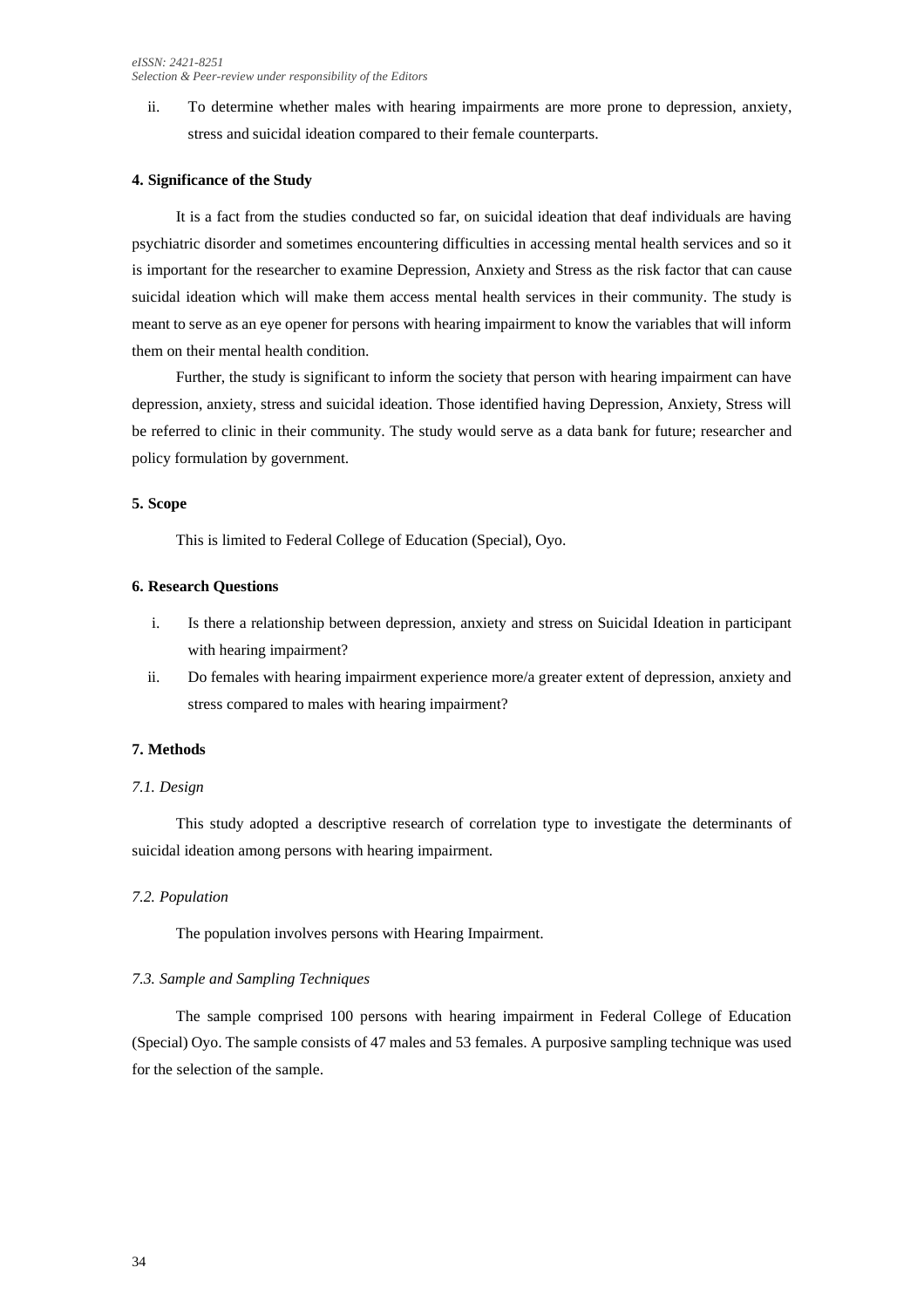*[https://doi.org/1](https://doi.org/)0.15405/ejms(2421-8251).2016.1.5 eISSN: 2421-8251 / Corresponding Author: Oluwatoyin Racheal Ogunwale Selection & Peer-review under responsibility of the Editors*

#### *7.4. Instruments*

The following instruments were used:

- a) Depression Anxiety Stress Scale (DASS) (University of New South Wales)
- b) Suicidal Behaviour Questionnaire revised by Osman et al. (2001).

#### *7.5. Data analysis*

Data collected were analysed using descriptive statistics of mean, standard deviation and multiple regression at 0.05 level of significance.

## **8. Results**

Research question one:

**Table 1.** The relationship between depression, anxiety and stress on suicidal ideation

| R          | R square       | Adjusted R square |             |       |      |
|------------|----------------|-------------------|-------------|-------|------|
| 0.357      | 0.209          | 0.205             |             |       |      |
|            |                |                   |             |       |      |
| Model      | Sum of squares | DF                | Mean Square | F     | Sig  |
| Regression | 849.862        | 3                 | 283.287     | 24.78 | .000 |
| Residual   | 1086.045       | 95                | 11.432      |       |      |
| Total      | <b>TOTAL</b>   | 98                |             |       |      |

Table 1 shows that the multiple correlation coefficient (R) indicating the relationship between depression, anxiety and stress on suicidal ideation in participants with hearing impairment is 0.357, while the adjusted R square is 0.205. This implies that depression, anxiety and stress accounted for 20.9 percent variance in suicidal ideation of participants with hearing impairment. Further, verification using regression analysis of variance (ANOVA) produced F (3.95) = 24.78, p < 0.05. This implies that depression, anxiety and stress does have a relationship with suicidal ideation of participants with hearing impairment.

**Table 2.** Depression, Anxiety and Stress and suicidal ideation experience of male and female participants with hearing impairment

| Gender |     | nc | Mean x | S.D  | Critical |
|--------|-----|----|--------|------|----------|
| Male   | 4   | 98 | 33.57  | 3.47 |          |
| Female | ر ر |    | 49.63  | 5.13 |          |

Table 2 shows that the mean score of male participants with hearing impairment is 33.57 and the mean score of female participants with hearing impairment is 49.63. The mean of female participants is greater than the mean of male participants. This implies that the female participants experienced greater depression, anxiety, stress and suicidal ideation than the male participants

## **9. Discussion**

The results obtained from Table 1 indicate that depression, anxiety and stress does have a significant relationship with suicidal ideation. This means that suicidal ideation can indeed be determined by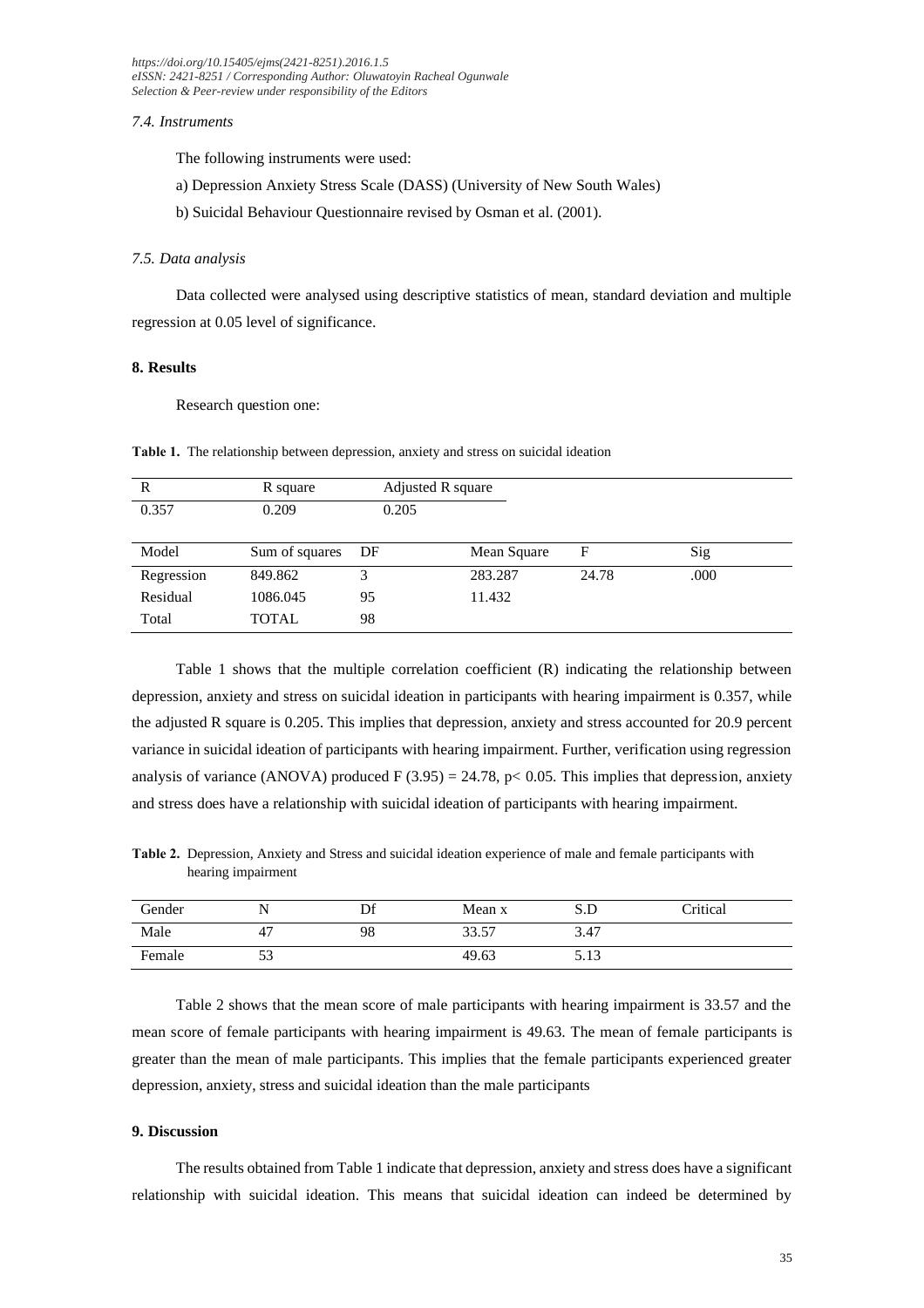#### *eISSN: 2421-8251 Selection & Peer-review under responsibility of the Editors*

depression, anxiety and stress. This indicates that each of these independent variables had a significant relationship with the dependent variable that is suicidal ideation. These findings corroborate the result of research carried out by Slade, Johnson, Teesson et al. (2007) which showed that (young) age, being unmarried, not being in the workforce, anxiety and substance use disorder after controlling for depression are the strongest predictors of suicidal ideation. The indication is that feeling of a lack of autonomy and control over one's life, anxiety about the future and mental distress especially associated with academic failure determines suicidal ideation.

The result obtained from the data for the second research question showed that females with hearing impairment are more prone to suicidal ideation than their male counterpart. This implies that females with hearing impairment experience more depression, anxiety, stress and suicidal ideation than males with hearing impairment. The results obtained is in line with the findings of World Health Organization (WHO 2002) that reported a higher prevalence of depression and anxiety disorders in girls and women than boys and men. Busari (2011) also reported that stress also contributes to major health hazards and problems both physical and mental stress related disease.

Generally speaking, Slade, Johnston, Oakley-Browne, et al. (2007) reported that anxiety disorder was strongly associated with increased odds of lifetime suicidal ideation. They added that gender related psychiatric disorder and psychological distress are associated with suicidal ideation. This implies persons with hearing impairment in this study do exhibit depression, anxiety, stress and suicidal ideation.

## **10. Conclusions and Recommendations**

The result showed that persons with hearing impairment in this study do exhibit depression, anxiety, stress and suicidal ideation and that the females with hearing impairment experience more depression, anxiety, stress and suicidal ideation compared to their male counterparts.

Recommendations are as follows: (1) the Nigerian government should provide mental health services to persons with hearing impairment. (2) Persons with hearing impairment should be encouraged to access mental health services to recognise the predictors and hence avoid suicidal ideation. (3) Social interpersonal communication activities should be included in school curriculum. (4) Suicidal Ideation can be prevented if persons with hearing impairment access mental health services early and promptly.

### **Acknowledgements**

The author(s) declare that there is no conflict of interest.

## **References**

- Australian Bureau of Statistics 2010 Suicide, Australia; Overview. Retrieved from: [http://www.abs.gov.au/ausstats/abs@.nsf/products/8D157E15E9D912E7CA257A440014CE53?](http://www.abs.gov.au/ausstats/abs@.nsf/products/8D157E15E9D912E7CA257A440014CE53) View in Inderetal, BMC Psychiatry 2014, 14: 208
- Australian Bureau of Statistics 2014 Suicide, Australia; Geography. Retrieved from: [http://www.abs.gov.au/ausstats/abs@.nsf/products/893AED59D8C25231CA257AA9001641F8?o](http://www.abs.gov.au/ausstats/abs@.nsf/products/893AED59D8C25231CA257AA9001641F8?opendocument) [pendocument](http://www.abs.gov.au/ausstats/abs@.nsf/products/893AED59D8C25231CA257AA9001641F8?opendocument)
- Busari, A. O. (2011). Validation of Student Academic Stress Scale SASS. *European Journal of Social Sciences, 21*(1), 94-105.
- Caldwell, T. M., Jorm, A. F., & Dear, K. B. G. (2004). Suicide and mental health in rural, remote and metropolitan areas in Austria. *Med J Aust., 18(*1), 10-14.